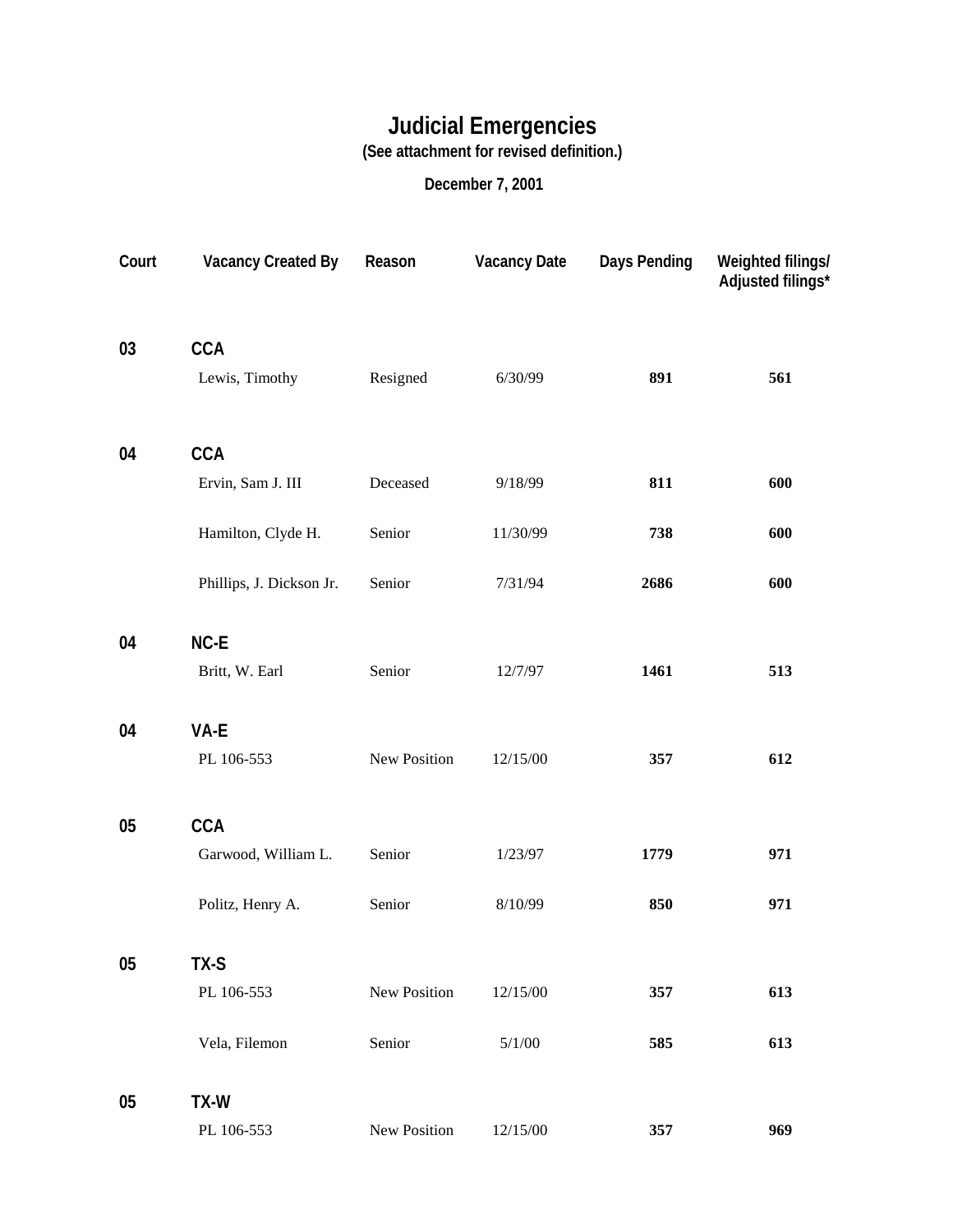| Court | <b>Vacancy Created By</b> | Reason       | <b>Vacancy Date</b> | <b>Days Pending</b> | Weighted filings/<br>Adjusted filings* |
|-------|---------------------------|--------------|---------------------|---------------------|----------------------------------------|
| 06    | <b>CCA</b>                |              |                     |                     |                                        |
|       | Keith, Damon              | Senior       | 5/1/95              | 2412                | 634                                    |
|       | Kennedy, Cornelia         | Senior       | 3/1/99              | 1012                | 634                                    |
|       | Nelson, David A.          | Senior       | 10/1/99             | 798                 | 634                                    |
|       | Ryan, James L.            | Senior       | 1/1/00              | 706                 | 634                                    |
| 06    | OH-N                      |              |                     |                     |                                        |
|       | White, George W.          | Retired      | 2/26/99             | 1015                | 455                                    |
| 08    | <b>CCA</b>                |              |                     |                     |                                        |
|       | Fagg, George              | Senior       | 5/1/99              | 951                 | 579                                    |
| 08    | MO-W                      |              |                     |                     |                                        |
|       | Bartlett, D. Brook        | Deceased     | 1/21/00             | 686                 | 485                                    |
| 09    | <b>AZ</b>                 |              |                     |                     |                                        |
|       | PL 106-113                | New Position | 11/29/99            | 739                 | 676                                    |
|       | PL 106-553                | New Position | 12/15/00            | 357                 | 676                                    |
|       | Strand, Roger G.          | Senior       | 4/28/00             | 588                 | 676                                    |
| 09    | $CA-C$                    |              |                     |                     |                                        |
|       | Davies, John G.           | Retired      | 7/18/98             | 1238                | 495                                    |
|       | Keller, William           | Senior       | 10/29/99            | 770                 | 495                                    |
|       | Paez, Richard A.          | Elevated     | 3/9/00              | 638                 | 495                                    |
|       | Wardlaw, Kim McLane       | Elevated     | 7/31/98             | 1225                | 495                                    |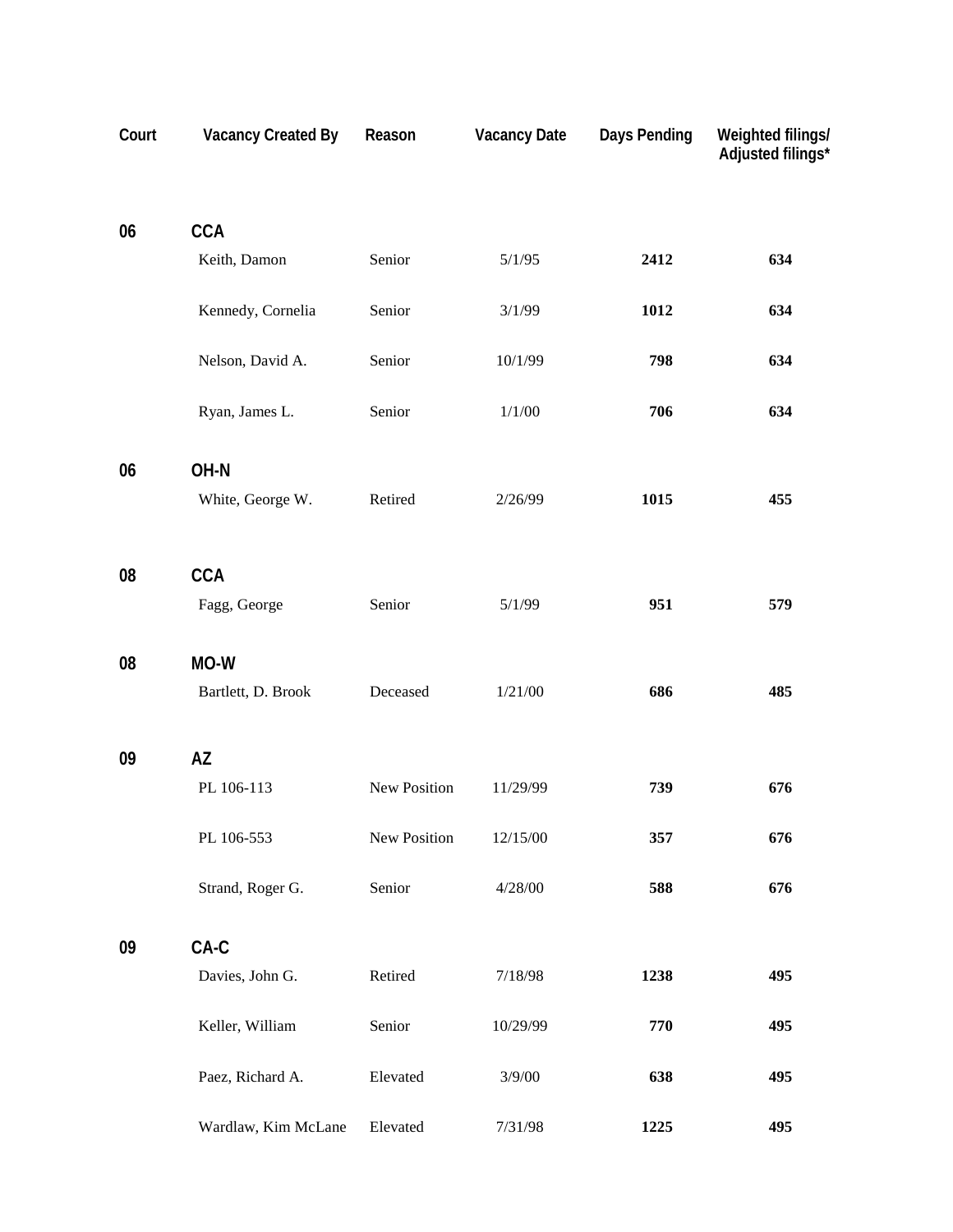| Court | <b>Vacancy Created By</b> | Reason       | <b>Vacancy Date</b> | <b>Days Pending</b> | Weighted filings/<br>Adjusted filings* |
|-------|---------------------------|--------------|---------------------|---------------------|----------------------------------------|
| 09    | CA-E                      |              |                     |                     |                                        |
|       | Karlton, Lawrence K.      | Senior       | 5/27/00             | 559                 | 686                                    |
| 09    | <b>CCA</b>                |              |                     |                     |                                        |
|       | Browning, James R         | Senior       | 9/1/00              | 462                 | 751                                    |
|       | Hall, Cynthia Holcomb     | Senior       | 8/31/97             | 1559                | 751                                    |
|       | Wiggins, Charles E.       | Senior       | 12/31/96            | 1802                | 751                                    |
| 09    | H <sub>l</sub>            |              |                     |                     |                                        |
|       | Kay, Alan C.              | Senior       | 1/1/00              | 706                 | 449                                    |
| 09    | <b>OR</b>                 |              |                     |                     |                                        |
|       | Jones, Robert E.          | Senior       | 5/1/00              | 585                 | 543                                    |
| 10    | CO                        |              |                     |                     |                                        |
|       | Weinshienk, Zita L.       | Senior       | 4/3/98              | 1344                | 538                                    |
| 10    | <b>NM</b>                 |              |                     |                     |                                        |
|       | Conway, John              | Senior       | 9/1/00              | 462                 | 812                                    |
| 11    | AL-S                      |              |                     |                     |                                        |
|       | Howard, Alex T. Jr.       | Senior       | 10/21/96            | 1873                | 510                                    |
| 11    | <b>CCA</b>                |              |                     |                     |                                        |
|       | Cox, Emmett Ripley        | Senior       | 12/18/00            | 354                 | 1120                                   |
| 11    | FL-M                      |              |                     |                     |                                        |
|       | PL 106-113                | New Position | 11/29/99            | 739                 | 546                                    |

**11 FL-S**